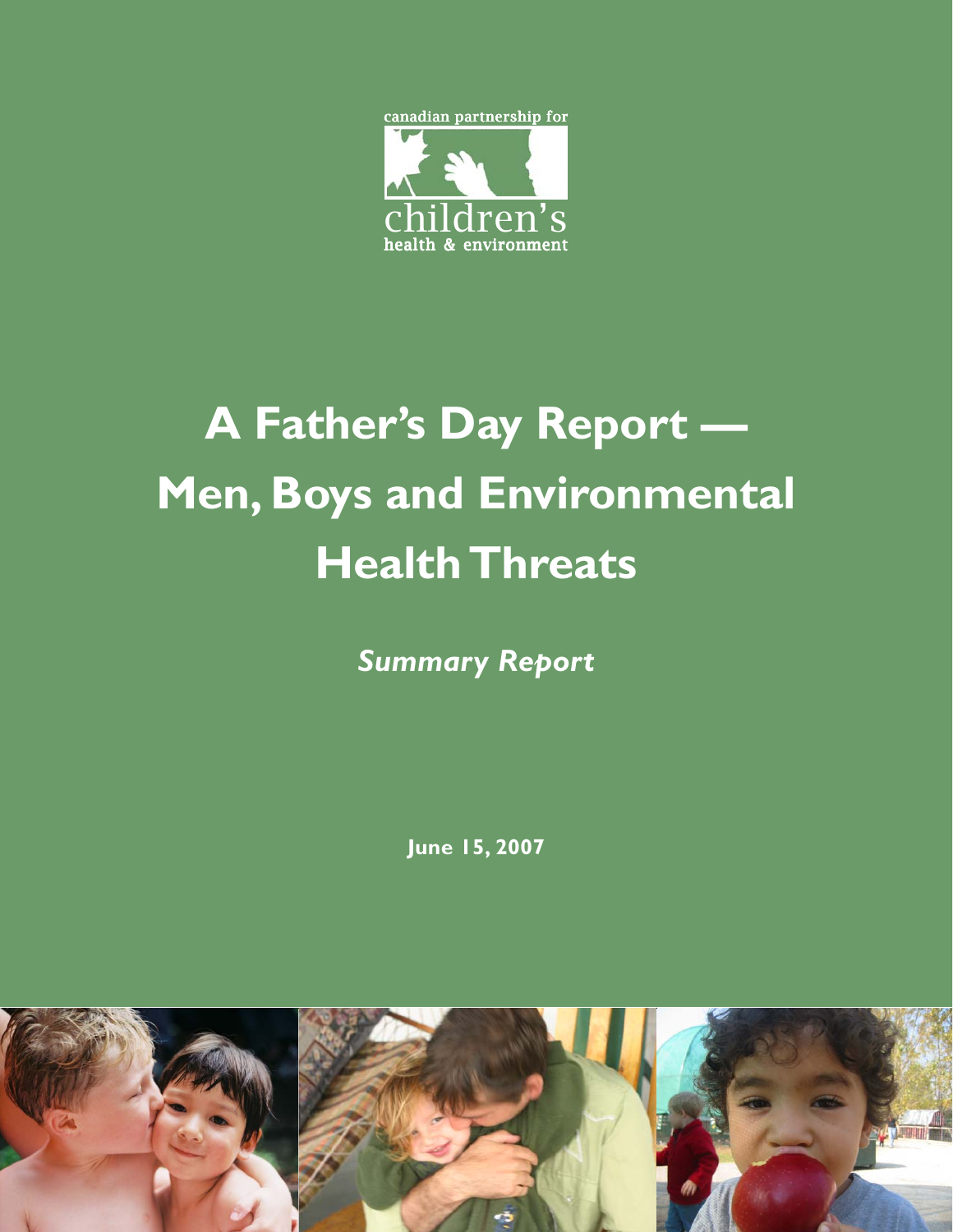## **Boys at Risk**

The health of all children living in Canada is at risk from exposure to environmental hazards. Hundreds of toxic substances, such as air pollutants and pesticides are known, or suspected of contributing to adverse child health outcomes. Much remains to be understood about environmental links to adverse health impacts. In the meantime, it is better to be safe than sorry. Much can be done to reduce or prevent exposures.

For a number of these health outcomes, boys seem to be particularly at risk. Whether we look at cancer, asthma, birth defects, or learning and behavioural disorders, the boys are often faring worse than the girls.

The reasons that boys appear to be at greater risk for these conditions are largely unknown, but several reasons have been suggested, including increased exposure and genetic, hormonal and physiological differences between the sexes.

Male vulnerability to environmental hazards is an emerging area of scientific research and public education. This Father's Day report summarizes the information currently available on the rates of diseases and disabilities of boys compared to girls and what is known about the environmental links to these health impacts. We need to know more about the reasons why boys appear to be more vulnerable. In the meantime, both parents, and all members of society, can take action to prevent exposure to toxic chemicals.



Photo credit: Loren Vanderlinden

#### **Cancer**

Although cancer is rare among all children, more boys get cancer than girls. Among young adults (age 20–44) several cancers are on the rise, including testicular cancer. Concern arises over parents' exposures before conception or during pregnancy. Childhood cancers are associated with exposures to pesticides, solvents, petroleum products, motor vehicle exhaust, benzene and other pollutants. Much remains unknown. Since cancer involves problems with cell division, it is logical that exposures during times of rapid cell division (especially in the womb) likely pose the greatest risk.

#### **Asthma**

In the past 20 years there has been a dramatic rise in asthma in children. Less well known is that boys are worse off. More boys have asthma than girls and more are hospitalized for it. Boys are born with smaller airways, relative to their lung size, than girls. They also tend to have more allergies which can contribute to their developing asthma. Asthma is a complex disease. Evidence shows that it results from interactions between genetics and environmental triggers. Such triggers include indoor and outdoor air pollution and may also include some pesticides and chemicals in household cleaning products.

## **Learning and Developmental Disorders and Disabilities**

Very large numbers of children in Canada have learning and behavioural disorders or disabilities. The apparent increase in autism in recent years is of concern. For unknown reasons, boys are at greater risk. More boys than girls have autism, Attention Deficit Hyperactivity Disorder (ADHD), learning disabilities, Tourette's syndrome, cerebral palsy, and dyslexia. For autism and ADHD, boys outnumber the girls by up to four to one.

We know that children's brains can be damaged by lead, mercury, arsenic, radiation, dioxins, PCBs, solvents and some pesticides. Many more chemicals may be toxic to the brain but much is unknown. Of special concern are chemicals that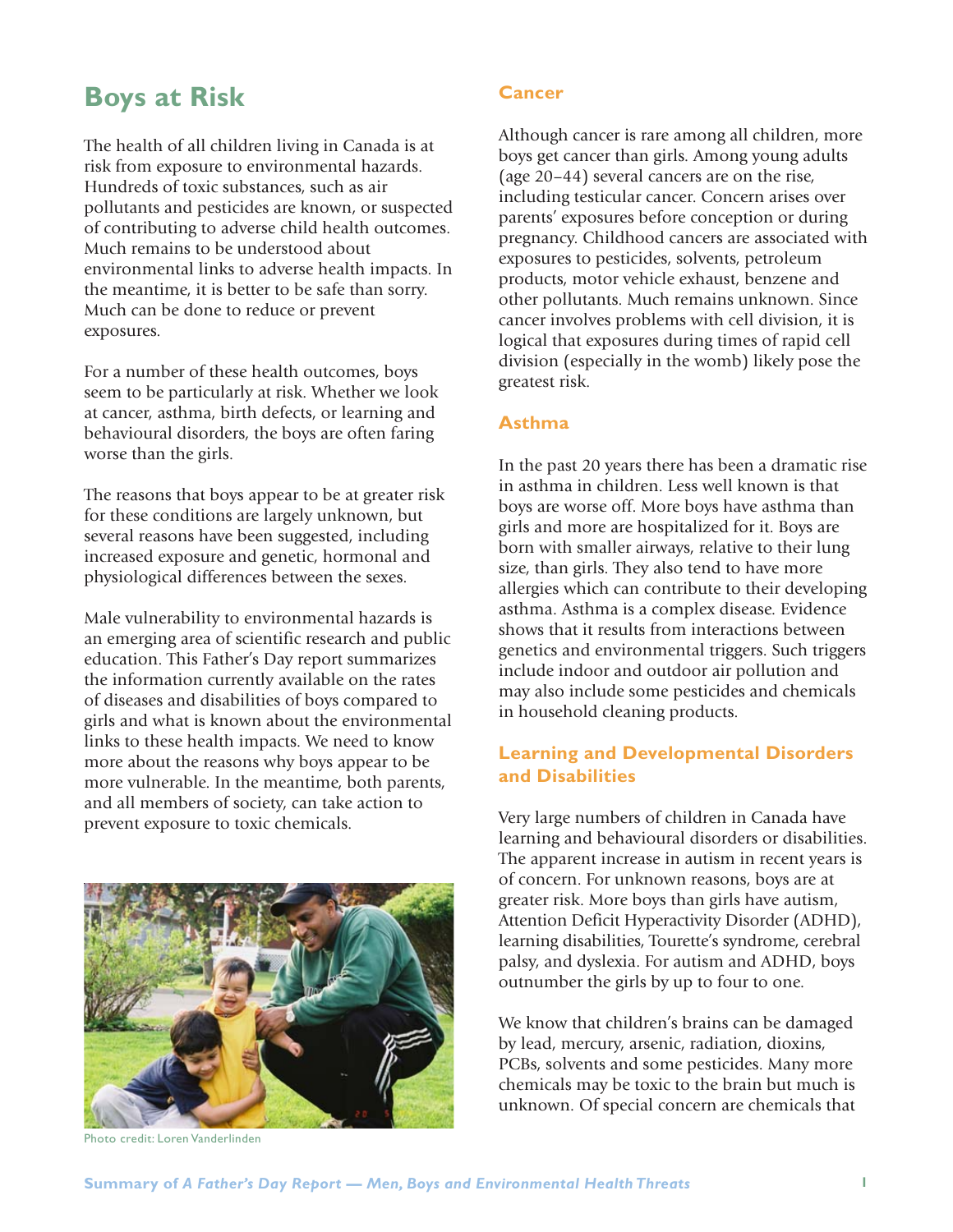are similar to dioxin and PCBs including the fire proofing chemicals or flame retardants known as PBDEs. Boys' brains may be more vulnerable for several reasons. There are genetic differences, slower rates of maturity and greater vulnerability to physical injury. Brain development and the pattern of hormone production in the womb are different for boys than girls. Recent studies of adults reveal gender differences in brain structure, function and chemistry. These differences may make boys more vulnerable to chemical exposures. As well, there are a larger number of cell divisions in males during fetal development which increases the chances of genetic errors occurring.

#### **Testicular Dysgenesis Syndrome**

Scientists describe a group of impacts on the male reproductive system under the term Testicular Dysgenesis Syndrome (TDS). TDS includes the birth defects cryptorchidism and hypospadias, as well as poor semen quality (i.e. reduced sperm count, more abnormal sperm), lower fertility and perhaps also testicular cancer. Scientists suspect chemical exposures during pregnancy, specifically during the time when the male reproductive system is developing may be causing these related impacts.

### **Birth Defects**

Birth defects occur in about two to three per cent of births in Canada with boys affected more often than girls. About half of birth defects affecting boys include cryptorchidism (undescended testicles) and hypospadias (a defect of the male urinary tract). Stillbirths and miscarriages which often can be due to birth defects — also seem to be more common in male babies.

Many factors can contribute to birth defects including genetics, infection during pregnancy, and environmental factors. Much remains completely unknown. Interaction of multiple factors is likely. We know that certain chemicals can impact development, including lead, mercury, radiation, and PCBs contaminated by dioxins and furans. Scientists suspect many more including some pesticides, organic solvents, and some air pollutants.

Development of the male reproductive system has more steps and is more complex than for the female system. As a result there are more chances for error. Rapid cell growth creates a higher risk of incorporating errors during development than cells growing more slowly. Where defects originate in an X chromosome, females have a chance to "neutralize" this defect with another X chromosome, while males have only one X chromosome.



Photo credit: Mark Surman

Hormones of the endocrine system play an important role in development of the fetus. Scientists suspect that TDS results from chemicals that can disrupt these hormones. Called "endocrine disruptors," scientists have shown these effects (mostly through animal studies but also in some human studies) for a few chemicals including PCBs, dioxins and some organochlorine pesticides

such as DDT. Evidence is growing about other chemicals found in everyday consumer products such as: phthalates (found in many personal care products, food packaging and other products), Bisphenol A (also in food packaging and many other plastic products), brominated flame retardants or PBDEs (used in many different products containing foam or fabric as well as numerous electronic products) and surfactants such as nonylphenols (used in detergents, degreasers, paints, etc.).

Endocrine disruptors may also have played a role in the declining male to female sex ratio in many industrialized nations — that is, fewer male children are born every year. Between 1970 and 1990, there was a decline of 2.2 males per 1,000 live births in Canada.